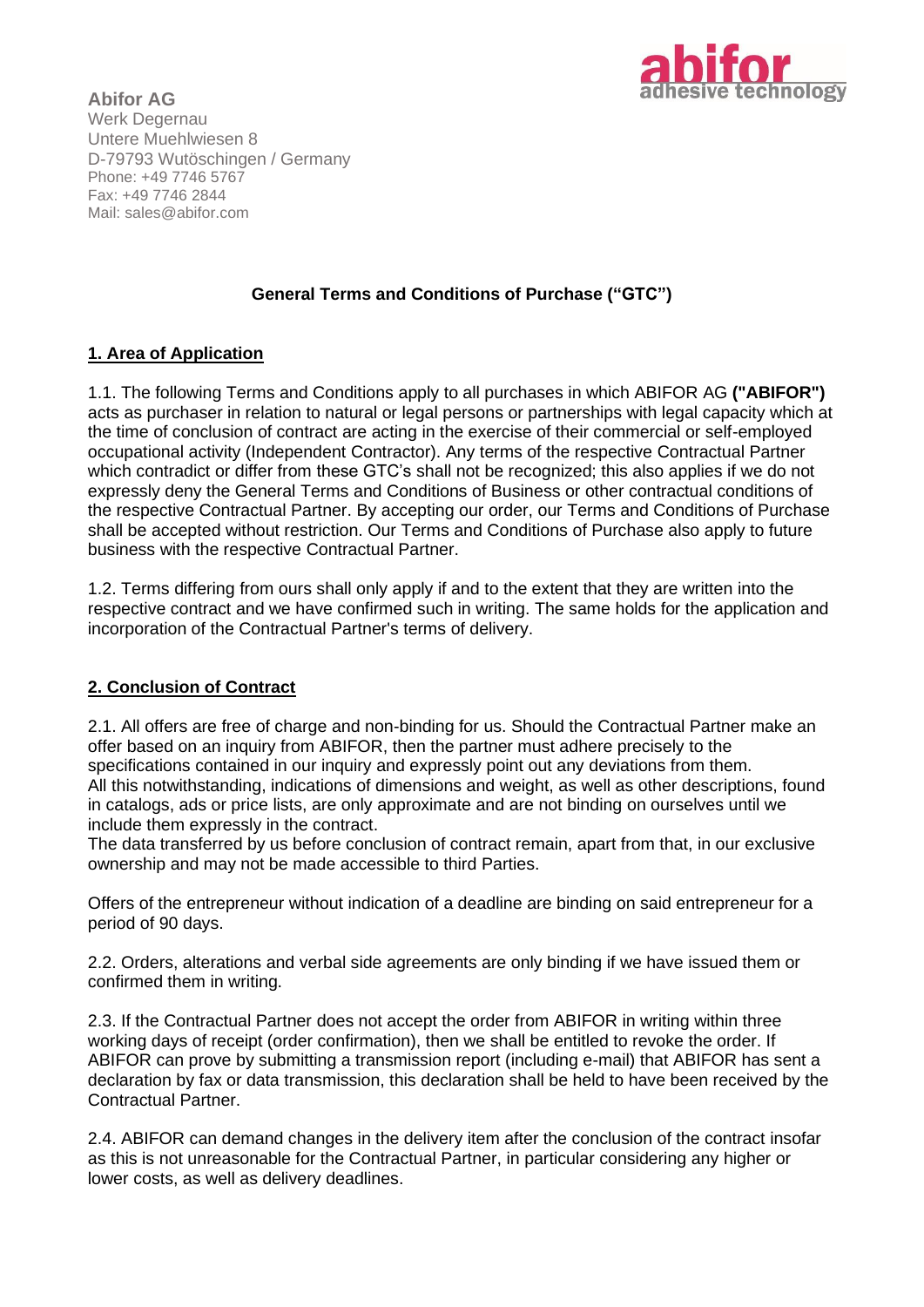2.5. The Contractual Partner must treat the conclusion of contract as confidential. The Contractual Partner is only allowed to mention ABIFOR as a reference to third Parties after obtaining our express written consent. This also applies to any references in advertising materials.

# **3. Prices**

3.1. The price indicated in the order is binding and represents a firm fixed price. Respectively effective VAT must be added. The price based furthermore on the agreement that the goods will be delivered duty paid and carriage free, including packages and transport insurance.

3.2. If a price "ex works" or "ex warehouse" is agreed, then the forwarder appointed by ABIFOR must be commissioned. In this case, the Contractual Partner shall bear all costs, including loading (without carriage), which arise up to the point of transfer to the forwarding agent.

3.3. If an export deal is made between the contracting Parties (with border crossing), then the Incoterms (International Commercial Terms) and the CMR (Convention on the Contract for the International Carriage of Goods by Road) in its respectively effective version shall be considered as agreed.

# **4. Invoicing and Terms of Payment**

4.1. Invoices must be submitted after delivery and must be complete, i.e., including all appurtenant documents, in proper form. The payment is determined by the actual amounts, weights or other units on which the delivery is based, as well as the agreed prices.

4.2. Payment shall be made by means customary in commercial practice. If not otherwise agreed in writing, ABIFOR shall pay the purchase price calculated from delivery and receipt of the invoice within 60 days net; 10 day with 2% cash discount (sconto).

4.3. Insofar as certificates regarding material inspections and tests have been agreed, they shall form an essential part of the delivery and must be sent along with the delivery to ABIFOR. The payment deadline in Subparagraph 4.2 shall not begin before the receipt of the agreed certificate.

4.4. Payments shall not constitute any acknowledgement of the correctness of the invoice and/or the contractual conformity of the service. In the event of defective delivery, the payment shall be retained in proportion to value until due fulfillment. This shall not affect further claims.

4.5. ABIFOR reserves the right to offset all claims which the Contractual Partner makes against us with all claims to which ABIFOR is entitled against the Contractual Partner.

#### **5. Delivery Deadline, Delay in Delivery, Force Majeure, Transfer of Risk**

5.1. The delivery deadline indicated in our order is binding. The Contractual Partner shall default without requiring a reminder if a fixed delivery deadline is not met. The receipt of the goods at the receiving office or point of use stated by ABIFOR shall be decisive for meeting the delivery deadline in the event of debts to be discharged at creditor's domicile. Insofar as an acceptance is required, the Contractual Partner shall be in default without a reminder if the Contractual Partner has not rendered the service by the agreed deadline in a manner according to which acceptance cannot be refused (see Art. 102 Swiss Code of Obligations).

5.2. If the Contractual Partner realizes that the agreed deadline cannot be met, regardless of the reason, we must be notified immediately in writing that the deadline will be missed and how long the delay is expected to last.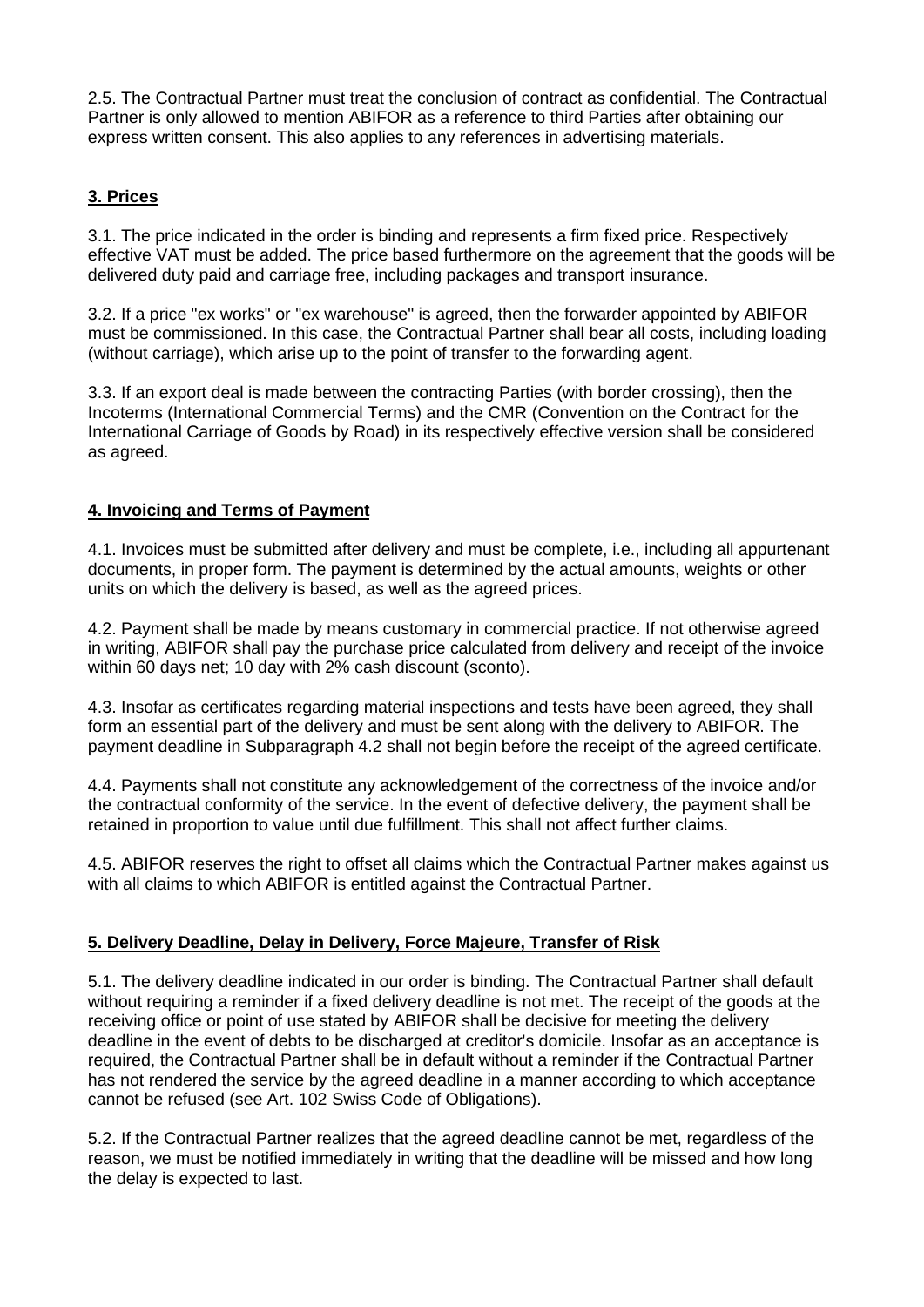5.3. In the event of a delay of the Contractual Partner, ABIFOR is allowed to set an additional period of grace. If this is not met, we shall be entitled to rescind the contract and demand compensation for damages instead of the service. This shall have no effect on further legal claims.

5.4. If the Contractual Partner should default on delivery, then ABIFOR shall be entitled to demand a contractual penalty in the amount of 0.5% of the total value of the order for each day the delivery is late, at the most, however, 5% of the purchase price. This shall not prevent us from asserting other claims for compensation of damage. ABIFOR retains the right to demand the forfeited penalty as a minimum amount of the damage. A contractual penalty cannot be asserted following unconditional payment of the final account.

5.5. All events caused by force majeure shall entitle each Contractual Partner to postpone the fulfillment of an accepted obligation or, if the execution of the contract becomes unreasonable in full or in part, to withdraw from the contract to this extent without thereby giving the other Contractual Partner grounds for claiming damage compensation. Force majeure refers to all events which occur unexpectedly and were not culpably caused by any of the Parties, in particular natural disasters, fire, strokes of lightning, explosions, escaping toxins or gas, flood, general supply disruptions, effects of war, terrorism or the like, labor disputes involving the partner's operations or external operations. Force majeure is equivalent to disruptions of operations which restrict or put an end to operations, and other circumstances which substantially exacerbate the fulfillment of obligations or make such impossible, regardless of whether they concern a Contractual Partner's business or that of third Parties, insofar as they are not the responsibility of the Contractual Partner or the third Party.

5.6. In the event of delivery earlier than agreed, ABIFOR shall have the choice of either returning the goods at the expense of the Contractual Partner or storing the goods until the agreed date at the expense and risk of the Contractual Partner. Premature delivery shall not affect any deadlines.

5.7. ABIFOR shall only accept partial deliveries following written agreement. If a partial delivery is agreed, the Contractual Partner must make a list of the quantity outstanding.

5.8. If not otherwise agreed with us in specific delivery contracts, then the risk of accidental loss or accidental deterioration of the goods with proper and complete delivery free domicile to the stated destination is transferred to ourselves; in the case of cross-border deliveries (export trade) the respectively effective Incoterms apply; DDP (delivery duty paid) shall apply if there is no individual agreement.

# **6. Delivery**

The Contractual Partner must include in every consignment a delivery note stating the following: ABIFOR order and item number, an exact description of the item and whether the consignment is a partial, sample, outstanding or complete delivery. In cases involving initial sampling, the Contractual Partner must submit measurement reports with the delivery. The Contractual Partner shall issue further documents for us upon request, in particular test and inspection reports, assembly, operating and maintenance instructions, SPC evaluations, declarations of conformity according the respective pertinent regulations.

# **7. Liability**

The Contractual Partner shall be liable for all forms of breach of contract in accordance with legal provisions, if not otherwise stated in these Terms and Conditions of Purchase.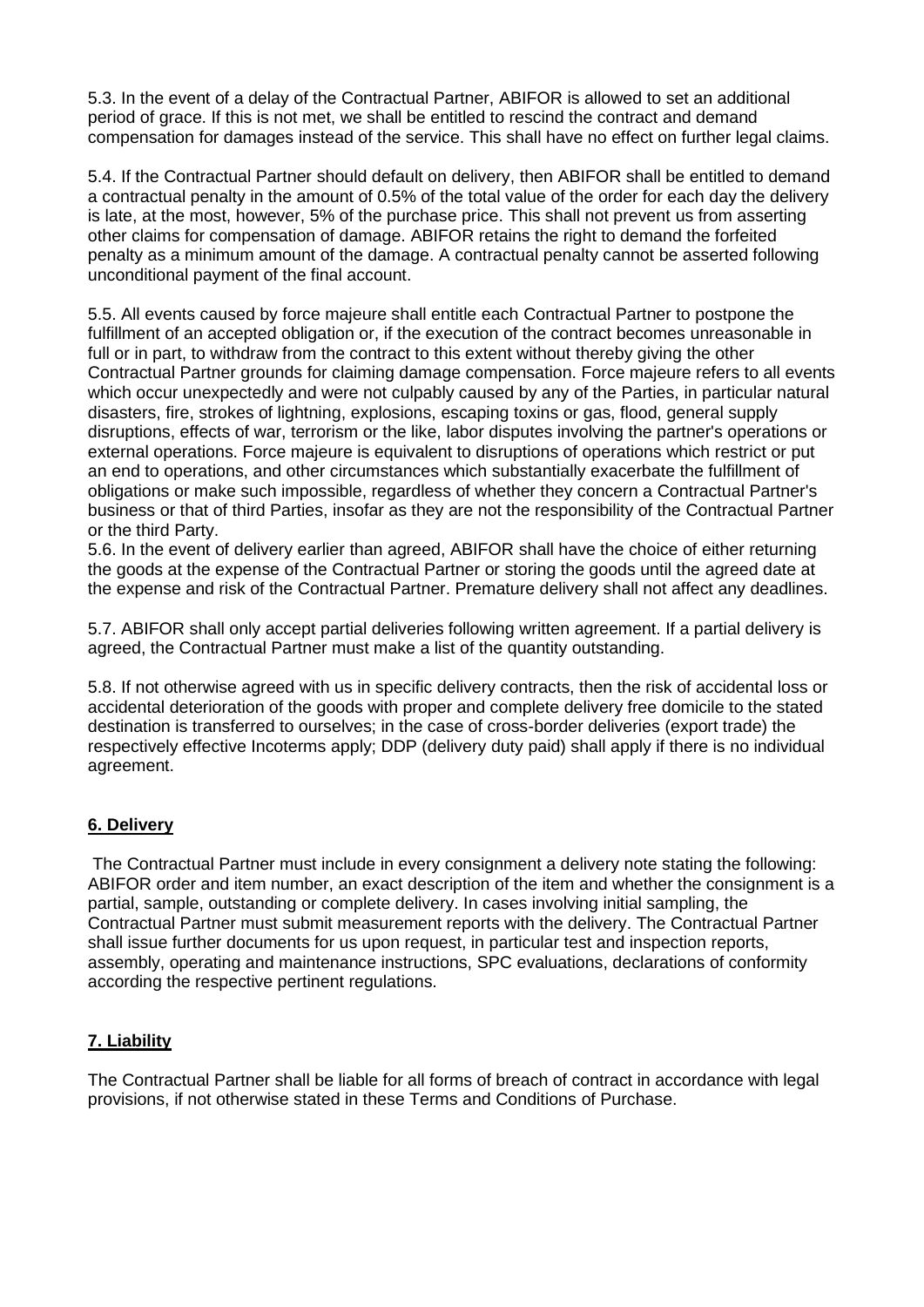#### **8. Warranty**

8.1. The Contractual Partner shall guarantee that the delivery/service conforms to the state of the art, regulations regarding technical safety, occupational safety and environmental protection in the relevant laws, directives and regulations of the authorities and professional associations, as well as the special contractual agreements. If it should be necessary to deviate from these regulations in specific cases, then the Contractual Partner must obtain our written consent; this shall not affect any claims of ABIFOR. If the Contractual Partner has misgivings about the type of execution desired by ABIFOR, then the Contractual Partner must notify ABIFOR of this in writing without delay.

982. Contractual specifications of a technical or other nature related to the deliveries or services to be rendered represent contractually agreed qualities; this also applies to a description of the scope of delivery, as well as to a drawing.

8.3. The Contractual Partner shall undertake, as far as technically and commercially possible, to make use of environmentally friendly products and processes in the partner's own deliveries and services, as well as those of third Parties. The Contractual Partner shall be liable for the environmental compatibility of the products and packaging materials delivered, as well as for all consequential damages caused by violation of the partner's legal disposal obligations. At the request of ABIFOR, the Contractual Partner shall issue a certificate of inspection for the delivered goods to ABIFOR.

8.4. ABIFOR shall limit incoming goods inspections of deliveries from the Contractual Partner to the identification of visible defects, such as adherence to quantity and identity of the contractual products ordered, as well as transport and packaging damages. If any packaging damages are detected, the Contractual Partner shall be notified within ten working days of delivery. Apart from that, ABIFOR will review the delivered goods in the ordinary course of business during production and give notice to the Contractual Partner without delay of any defects as soon as they are detected. Insofar as a defect in the delivery item should appear during the warranty period, it must be reported to the Contractual Partner by ABIFOR immediately after detection.

8.5. Faulty deliveries must be replaced with faultless deliveries immediately and faulty services repeated without faults. In the case of development or design errors, we shall be entitled to assert the rights stated in paragraph 7.

8.6. Subsequent improvement of faulty deliveries or services shall require our consent. During the time in which the object of delivery is not in our safekeeping, the Contractual Partner shall bear the risk of accidental loss.

8.7. If the Contractual Partner does not remedy the defect within an appropriate time, then we shall have a choice of either withdrawing from the contract or limiting the remuneration and demanding additional compensation for damages in each case.

8.8. In urgent cases (especially if occupational safety is endangered or to stave off extraordinarily severe damages) or to eliminate minor defects, as well as in the case of default in the elimination of a defect, ABIFOR is entitled, following prior notification and the expiration of a period of grace appropriate to the situation, to have the defect and any damages it caused remedied either by ourselves or by a third Party at the expense of the Contractual Partner in each case. This shall also apply if the Contractual Partner renders deliveries or services belatedly and ABIFOR must remedy defects immediately in order not to default on their own deliveries.

8.9. Warranty claims based on faulty delivery shall be subject to a statute of limitations amounting to 24 months from the transfer of risk. Warranty claims for defective spare parts and commodities designated as such in the contract, shall be subject to a statute of limitation amounting to 24 months from the time of commissioning or delivery to the customer; at the latest, however, three years after delivery to us. In the event that supplied parts must be checked for defects, or that defects on supplied parts must be remedied, and the supplied parts can therefore not remain in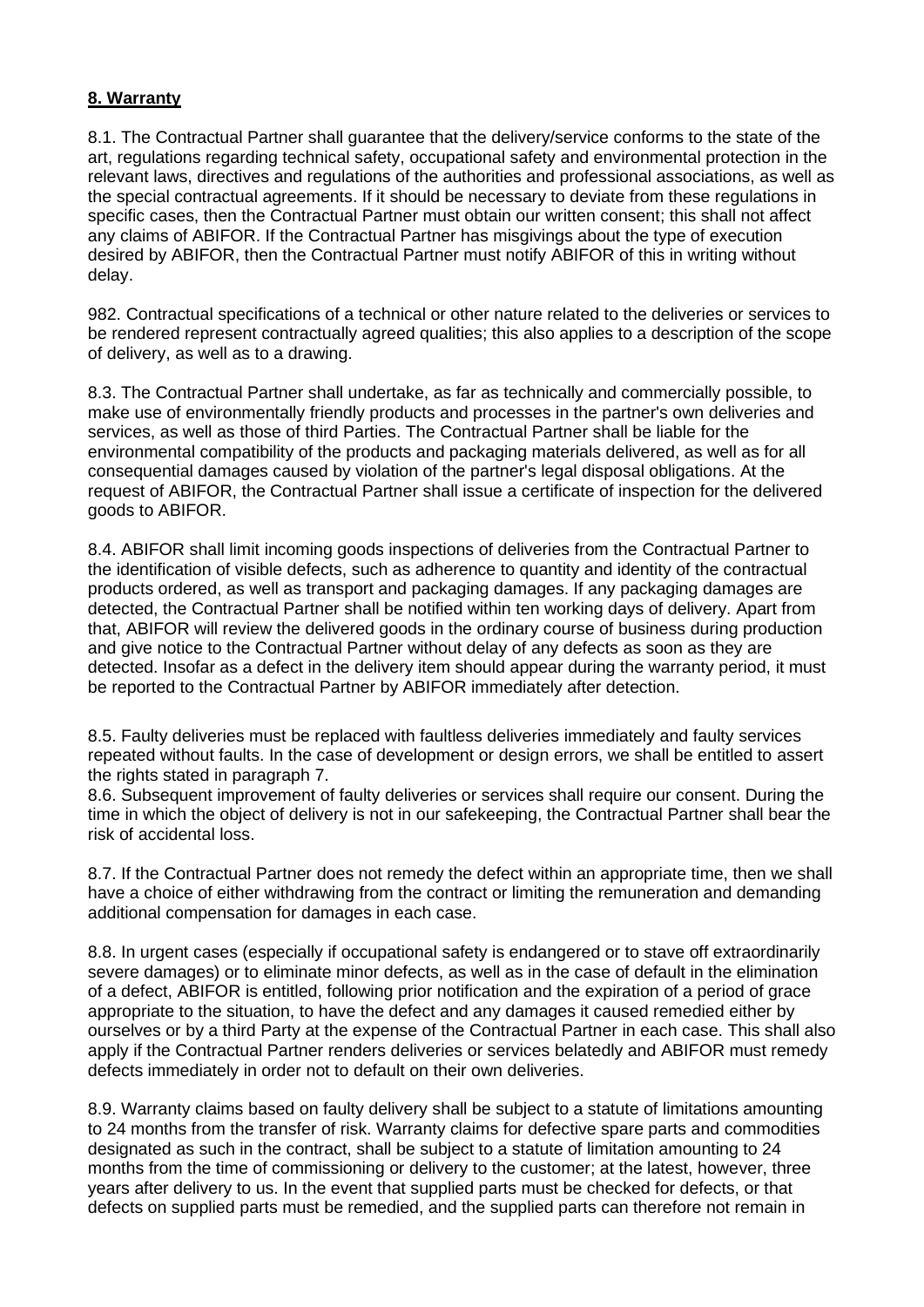operation, the obligatory warranty period shall be extended accordingly. For repaired or new supplied parts, the above-mentioned statute of limitations for the warranty period shall begin anew at the time that the repair or new delivery is finished.

8.10. If we are responsible to inspect the delivery or service and provide notice of defects in commercial transactions, the inspection and notification of defects shall be considered to be on time if they are done within ten days of delivery. The notification of a defect which only turns up later shall be considered on time within ten working days of the detection of the defect (see Art. 201, 367, 370 of the Swiss Code of Obligations). The regulations in the aforementioned chapt. 8.4 shall remain unaffected.

8.11. If the goods contain defects of title at the time ABIFOR acquires them, the Contractual Partner shall release ABIFOR from any existing claims of third Parties. Warranty claims due to defects of title shall be subject to a statute of limitations of three years starting at the end of the year in which the claim arises and ABIFOR gains knowledge of the circumstances constituting the claim and the person at fault, or would have had to gain knowledge without gross negligence, regardless of the knowledge or grossly negligent ignorance starting from ten years from the time of their emergence.

# **9. Product Adjustment**

The Contractual Partner shall inform ABIFOR - by written notice - of any product adjustment concerning the products delivered to ABIFOR at minimum 6 month in advance to give ABIFOR the opportunity for a last order.

#### **10. Product Liability**

10.1. If claims are made against ABIFOR due to violation of official safety regulations or domestic or foreign product liability regulations owing to a defective product ascribed to the goods delivered from the Contractual Partner, ABIFOR shall be entitled to demand damage compensation insofar as any damage was caused by the product supplied by the Contractual Partner. This damage compensation shall also cover the expenses of any recall which may be necessary. Insofar as a defect appears in one of the parts supplied by the Contractual Partner, it shall be assumed that the defect originated exclusively within the sphere of responsibility of the Contractual Partner.

10.2. The Contractual Partner shall be obligated to institute a quality management system whose type and extent correspond to the latest state of the art and to prove such to ABIFOR upon request. Insofar as ABIFOR considers it necessary, the Contractual Partner shall conclude an appropriate quality assurance agreement with ABIFOR.

10.3. The Contractual Partner shall take out an appropriate amount of insurance to cover all risks related to product liability, including the risk of a recall, and submit the insurance policy to ABIFOR for perusal upon request.

#### **11. Industrial Property Rights (IPR's)**

11.1. The Contractual Partner ensures that all deliveries are free from industrial property rights of third Parties and in particular that delivering and using the delivery items will not violate patents, licenses or other industrial property rights of third Parties.

11.2. The Contractual Partner releases ABIFOR and customers of ABIFOR from claims of third Parties arising from any violations of industrial property rights of third Parties and shall bear all expenses incurred by ABIFOR in this connection.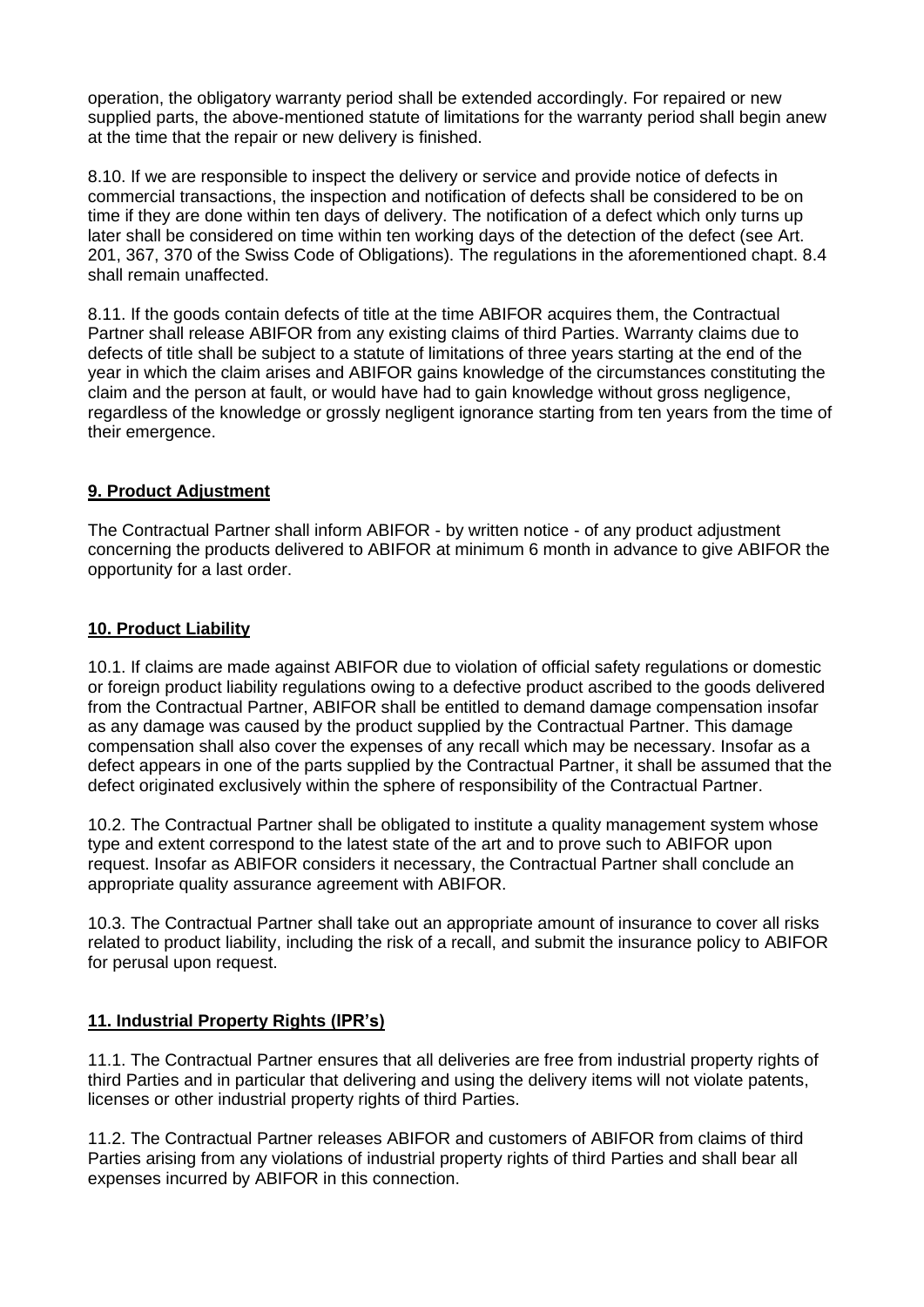11.3. ABIFOR is entitled to obtain the approval to use the delivery items and services from those authorized to grant such, taking account of the due diligence expected of a prudent businessman at the expense of the Contractual Partner.

# **12. Tools, Drawings and other Documents,**

12.1. All final planning documents, contrivances, tools, models, etc. given to the Contractual Partner shall remain our property and must be stored carefully for us at the expense of the Contractual Partner for as long as it takes to perform the contract. They may only be used for the agreed purpose and only to that extent made accessible to third Parties.

12.2. Tools and other means of production may not be scrapped nor made available to third Parties, in particular for purposes of production, without our written consent.

12.3. We retain all rights to drawings and products which were made in accordance with our specifications, as well as to processes we developed.

12.4. The Contractual Partner can only plead lack of necessary documents which ABIFOR was supposed to supply if the Contractual Partner sent a reminder about these documents but did not receive them within an appropriate period of time.

# **13. Commercial Terms**

Insofar as nothing to the contrary has been agreed, the INCOTERMS established by the international chamber of commerce in the most recent version shall apply to the interpretation of the terms of commerce.

# **14. Proof of Origin, Export Restrictions**

14.1. The Contractual Partner shall provide us without delay with any proofs of origin we may demand, provided with all necessary indications and properly signed. The Contractual Partner shall release ABIFOR from all official claims or subsequent claims which turn out to be improper proofs of origin.

14.2. The Contractual Partner shall inform us if a delivery item is subject in part or in full to export restrictions in accordance with the pertinent legal regulations concerning foreign trade (for example, CH or EU foreign trade legislation).

# **15. Obligation to Secrecy**

The contracting Parties shall undertake to treat all commercial or technical details which are not obvious and which become known to them through their business relationship as business secrets. Data, drawings, etc. which ABIFOR gives to the Contractual Partner may not be used for other purposes, copied or made accessible to third Parties. If there is no delivery or if a final order is announced, the Contractual Partner is obligated to return to ABIFOR all documents, including copies, without being asked. Sub-Contractual Partners must be sworn to the same obligation.

# **16. Conflict Minerals**

The Contractual Partner is obliged to deliver the contractually performed deliveries in accordance with Regulation (EU) 2017/821 of 17 May 2017 laying down supply chain due diligence obligations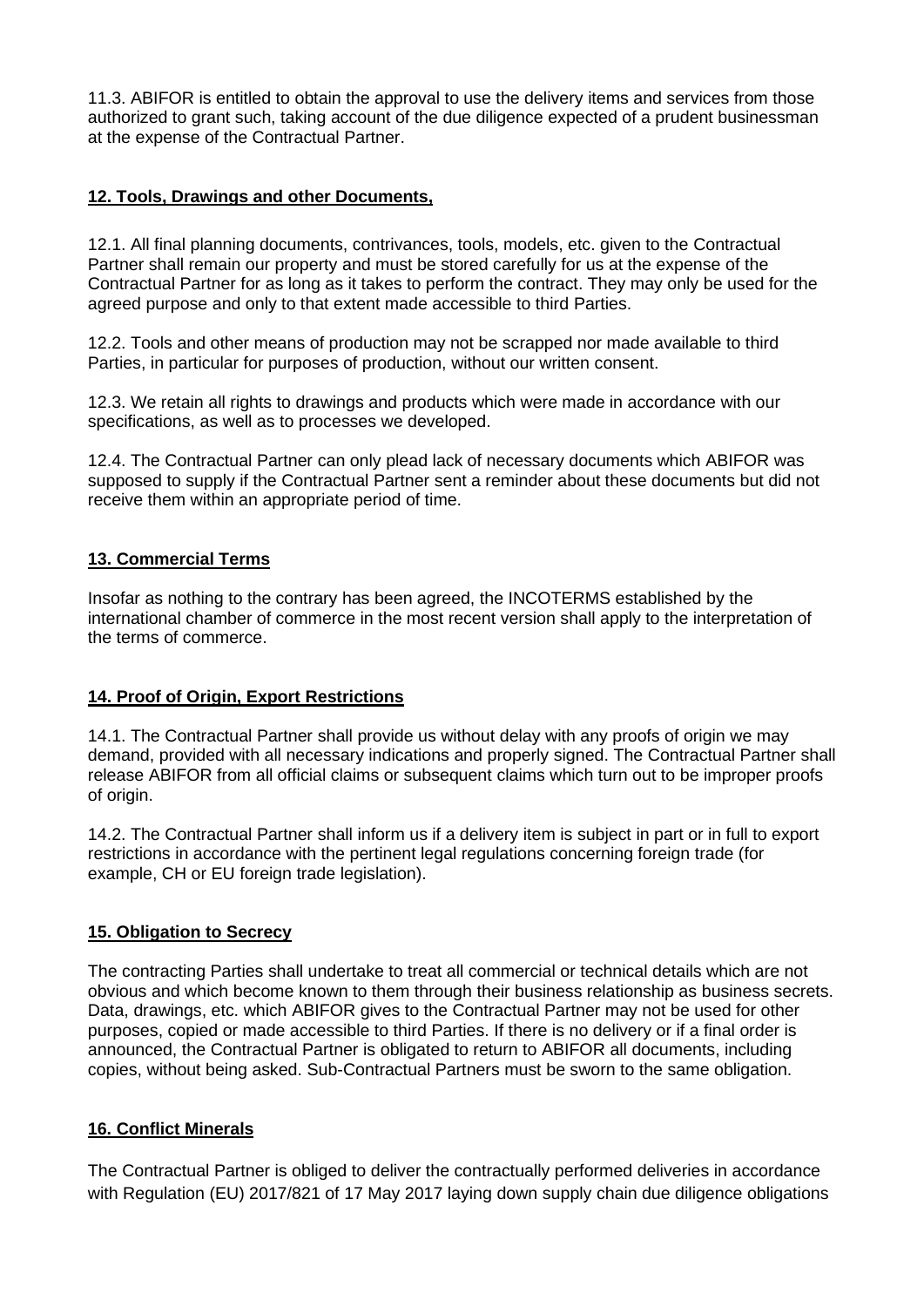for Union importers of tin, tantalum and tungsten, their ores, and gold originating from conflictaffected and high-risk areas and Section 1502 of the U.S. Federal Law "Dodd-Frank-Act". The Contractual Partner is required in addition to identify the use of so-called "Conflict minerals" (tin, gold, tantalum, tungsten) in his supply chain and to ensure, by means of appropriate measures, that materials and components delivered to ABIFOR do not contain any conflict minerals in accordance with Regulation (EU) 2017/821 of 17 May 2017 and Section 1502 of the U.S. Federal Law "Dodd-Frank-Act". In case of violation of the aforementioned regulations, Regulation (EU) 2017/821 of 17 May and Section 1502 of the U.S. Federal Law "Dodd-Frank–Act", the Contractual Partner explicitly releases ABIFOR from any third party claims asserted against us on any legal grounds whatsoever and holds ABIFOR harmless in this respect

# **17. REACH – Regulation**

The Contractual Partner vouches that the Contractual Partner's deliveries adhere to the provisions of Regulation (EG) No. 1907/2006 (REACh Regulation) regarding the registration, evaluation, approval, and restriction of chemical substances. The substances contained in the Contractual Partner's products are preregistered and/or registered after the end of the transitional period as required by the provisions of the REACH Regulation, unless the substance in question is excepted from the registration requirement. In accordance with the provisions of the REACH Regulation, the Contractual Partner shall provide ABIFOR with the material safety data sheets, as well as the information required by Art. 32 and Art. 33 of the REACH Regulation, as soon as possible without being asked. The information should be sent to sales@abifor.com. Appendix XIV and XVII of the REACH Regulation are to be obeyed. If the Contractual Partner violates one of the obligations listed above, ABIFOR have the right to immediately cancel the order in question and refuse to accept the delivery without incurring costs. Further claims for damages are explicitly reserved. In case of violation of one of the obligations listed above, the Contractual Partner explicitly releases ABIFOR from any third party claims asserted against us on any legal grounds whatsoever and holds ABIFOR harmless in this respect:

# **18. Other Provisions**

18.1. In addition to the contractual provisions and these General Terms and Conditions of Purchase, Swiss law shall apply to all legal relationships between ABIFOR and the Contractual Partner, excluding foreign laws.

18.2. The place of fulfillment for all deliveries and services shall be ABIFOR's place of business

18.3 Legal venue for all disputes, arising in or out of this GTC shall be Zurich, Switzerland. ABIFOR is furthermore entitled to make claims on the Contractual Partner at the partner's place of general jurisdiction, as well.

18.4 The provisions of the Vienna UN Convention on Contracts for the International Sale of Goods of April 11, 1980 (UN sale of goods law / CISG) shall not apply.

18.5. The Contractual Partner is not entitled to forward the order of essential parts of the order to third Parties without prior written consent from ABIFOR.

18.6. ABIFOR shall treat personal data of the Contractual Partner according to the respectively effective concerning data protection laws.